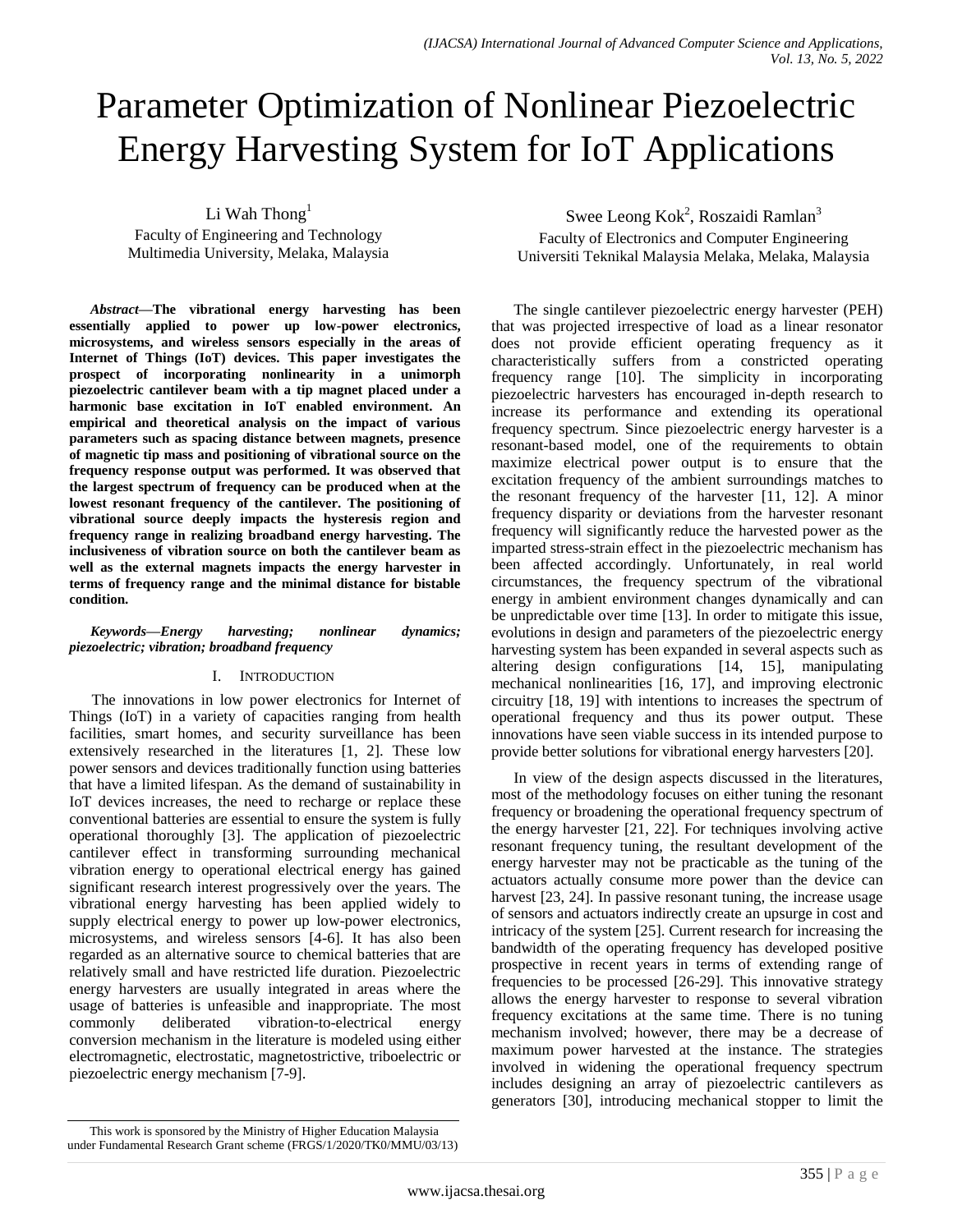harvester amplitude [31], and accustoming nonlinearities into the harvester system through bistable configurations [32, 33]. Many researchers have enthusiastically expanded the bistable configurations which comprises of two stable equilibria energy states created by the exploitations of magnetic field force [34, 35]. Further exploration in the effect of restoring force by magnets and its nonlinearity may create the opportunity to extend the bandwidth of operating frequency in the energy harvesting system. With these motivations, the empirical study in this research paper thus focuses on widening the operational frequency spectrum through exploitations of magnetic field. In the literatures, most researchers study the impact of permanent magnets when only the piezoelectric cantilever was placed under seismic vibration while the external magnets were assumed to be static [36-39]. Some researchers also studied the impact of permanent magnets when both the piezoelectric cantilever beam and external magnet are placed under the same vibration. As the beam and its external magnet of the piezoelectric energy harvester are usually designed inclusively and placed together on the same vibrating platform, both the beam and external magnets will experience the same vibration and will counteract during vibration. Thus, the need to analyse and model a nonlinear energy harvesting system based on the positioning of vibration source is essential for further improvement of broadband energy harvesting.

In this paper, the noteworthy impact in terms of resonant frequency and the voltage output of the piezoelectric energy harvesting system as the relative distance between two fixed magnets in repulsion mode varies horizontally was investigated. The proposed model is designed by incorporating magnets as mass on the single unimorph piezoelectric cantilever beam and inducing the effects of magnetic field force to control the stress-strain effect in the cantilever beam. This paper discusses an experimental analysis on the effect of using magnets and its variations in spacing range towards the bandwidth of frequency spectrum for a wideband bistable energy harvesting system. Furthermore, the influence of positioning the vibration source on either the cantilever beam or both the beam and external magnets are compared to analyse its effect on the resonance frequency and voltage output of the energy harvester. A comparison in term of resonance frequency, output voltage and its spectrum of frequency between both scenarios will be done accordingly.

This paper is organized as follows. Firstly, the research methodology and its concept in using the magnets as load for the piezoelectric cantilever are described in Section 2. Furthermore, Section 3 presents the consequence of extending the horizontal displacement between the two magnets on the piezoelectric resonant frequency. In Section 4, further investigation is done to observe the consequential outcome of spacing distance between magnets on the performance of the harvester. Lastly, a summary of the overall research results in the paper is established and elaborated in the final section.

## II. THEORETICAL ANALYSIS

## *A. Modeling and Design Analysis*

The design of the bistable piezoelectric energy harvesting system involves a unimorph piezoelectric cantilever beam and two magnets that will be applied as mass and also for its repulsive-attractive mechanism. The piezoelectric cantilever is setup by clamping one of its end firmly onto the vibration shaker with the aim to decrease the effect of gravity. At the other free end of the cantilever beam, a magnetic mass that weighs approximately 0.75 gram will be fixed to the piezoelectric cantilever to behave as a mass as well as to be responsible for providing the magnetic force restoration for the system. Subsequently, an additional alike magnetic mass is secured in a fixed location but is positioned in reverse polarity compared with the magnetic mass on the cantilever free end. During the experiment, the magnet in the fixed position will be displaced along the *x*-axis accordingly to provide displacement, *d*. The setup of these magnets will provide a variation of repulsive magnetic force strength as the distance between both magnets adjusted accordingly. The controllable vibration shaker functions to provide a transverse harmonic displacement for the piezoelectric cantilever throughout the experiment. In this paper, a comparison will be done to observe the impact of the magnets on the resonance frequency and voltage output when the vibration source is placed differently as illustrated in Fig. 1. In Fig. 1(a), the piezoelectric cantilever beam is placed on the vibration shaker and the magnetic mass is fixed to a stationary structure, namely piezoelectric beam with stationary magnet (PSM) system. While in Fig. 1(b), both the piezoelectric cantilever beam and the fixed magnet will be placed under the same vibration source applying the same base excitations, namely piezoelectric cantilever under the same vibration (PVM) system.



Fig. 1. Setup of Piezoelectric Energy Harvester for (a) PSM (b) PVM.

In electromechanical modeling, a linear resonant piezoelectric harvester can be represented based on Euler-Bernoulli beam equation. In Fig. 1, if the magnets are taken out and replaced with a similar sized mass, the piezoelectric harvester becomes a linear system that can be described using the governing electromechanical model, as in (1) and (2).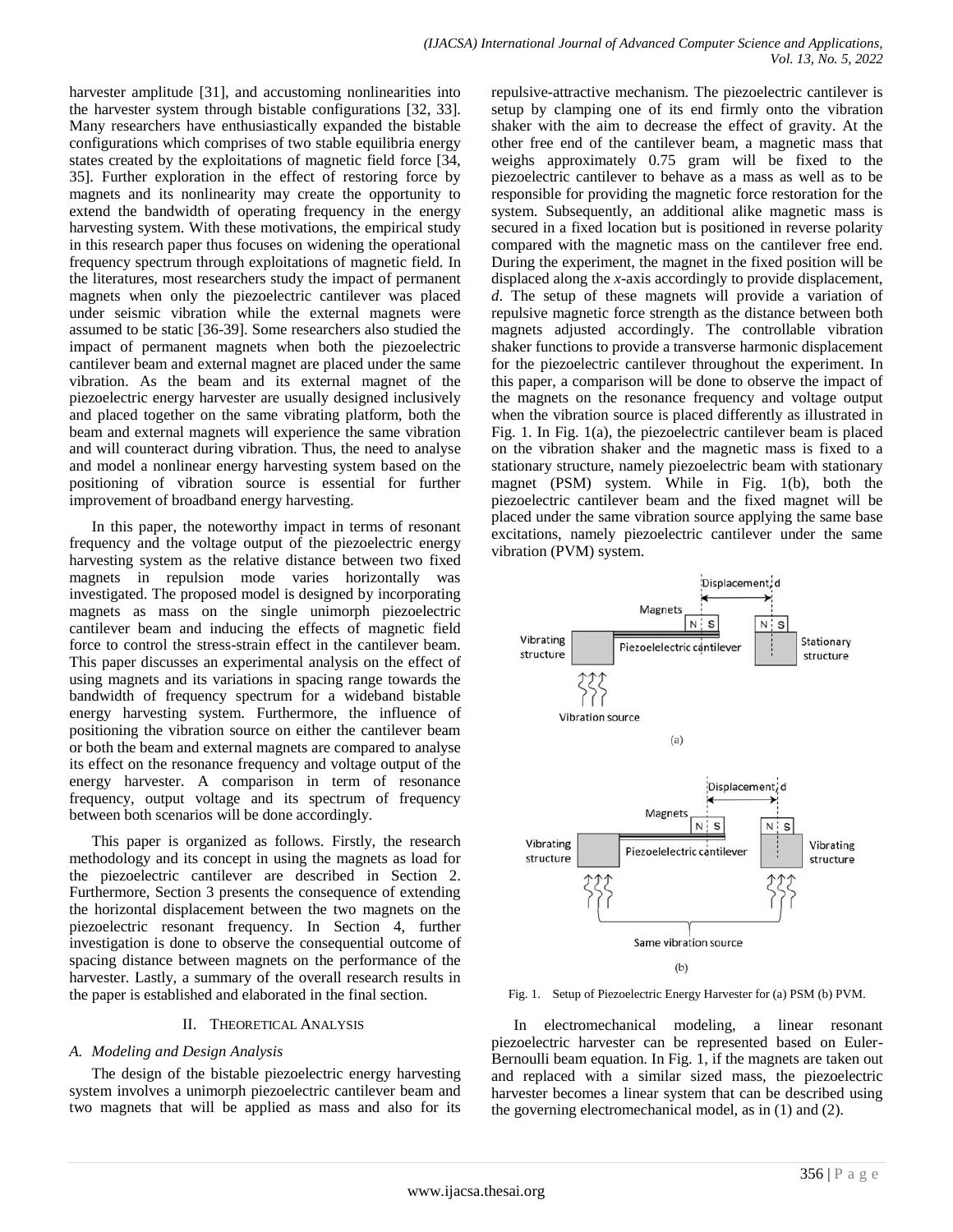$$
M\dot{x}'(t) + C\dot{x}'(t) + Kx(t) - \theta v(t) = F(t)
$$
\n<sup>(1)</sup>

$$
C_p \dot{v}(t) + \frac{v(t)}{R} + \theta \dot{x}(t) = 0
$$
\n(2)

Where *M* and *C* denotes the total mass and damping experienced by the energy harvester respectively. *K* and *θ* characterize the effective stiffness and the equivalent linear piezoelectric electromechanical coupling coefficient. *C<sup>p</sup>* characterizes the corresponding capacitance of the piezoelectric substance and  $v(t)$  denotes the voltage across the external load resistance, *R*. The vertical tip displacement of the mass is represented by  $x(t)$  while  $F(t)$  is force mechanically induced by the surrounding vibration excitation [40-42].

When the proof mass of the energy harvester is interchanged with magnets and arranged in repulsive mode, a magnetic repulsive force,  $F_m$  exists between the magnets and eventually changes the linear system defined by (1) and (2) to be magnetically coupled non-linear piezoelectric harvester. The non-linear energy harvesting system can then be described, as in (3) and (4).

$$
M\ddot{x}(t) + C\dot{x}(t) + Kx(t) - \theta v(t) = F(t) + F_m
$$
\n(3)

$$
C_p \dot{v}(t) + \frac{v(t)}{R} + \theta \dot{x}(t) = 0
$$
\n(4)

Where the nonlinear magnetic force,  $F_m$  can be articulated as the polynomial equation of.

$$
F_m = \mu x(t) + \lambda x^3(t) \tag{5}
$$

#### *B. Effect of Distance on Interaction between Magnets*

Since the stiffness of the piezoelectric cantilever beam is dependent on the magnetic force in the system, the position and distance between magnets will also be one of the factors that will determine the energy harvester performance. In order to create bistability, two magnets are placed in opposite polarity with a specific distance, *d* along the *x-*axis of the beam as illustrated in Fig. 2. Due to the magnetic repulsive force,  $F_m$ amid the magnets, the actual bending of the beam tip can be characterized as the vertical displacement, *h* of the tip mass.

Theoretically, a magnetic repulsive force,  $F_m$  exists between the magnets and its magnitude will decrease as the distance, *d* between the magnet increases. In order to observe the impact of this repulsive force on the system, a simplified lumped parameter model is used to represent the physical system as well as to approximate the effect of distance to the respective force as shown in Fig. 3.



Fig. 2. A Piezoelectric System with Adjustable Distance between Magnets.



Fig. 3. A Simplified Lumped Parameter Model for the Piezoeletric System.

The total mass, *m* of the energy harvester system is determined by the effective mass of the first flexural mode of the beam plus the magnetic mass, while the effective spring stiffness, *k* denotes the elastic response of the piezoelectric cantilever beam [40]. The repulsive force,  $F_m$  is assumed to have a constant magnitude for a given value of distance, *d* provided that the angle  $\theta$  is reasonably small. Thus, as the mass on the cantilever tip moves, the repulsive force,  $F_m$  changes in the direction by an angle  $α$ . Since the longitudinal stiffness of the piezoelectric cantilever is assumed to be adequately high, the horizontal component of the repulsive force,  $F_m$  will be balanced off. The vertical component of the repulsive force,  $F_{mv}$  which affects the stiffness and motion of the energy harvester can be described as.

$$
F_{mv} = F_m \sin \alpha \tag{6}
$$

The distance, *d* between the magnets and its relation to the vertical mass displacement, *h* can be written as.

$$
h = d \tan \alpha \tag{7}
$$

Consequently, the resultant relationship between the distance, *d* and the vertical constituent of the repulsive force, *Fmv* can be further deduced as.

$$
F_{mv} = F_m \sin \alpha = F_m \frac{h}{\sqrt{d^2 + h^2}}
$$
\n(8)

Applying Taylor series expansion around *x=0* up to the third term, the vertical force,  $F_{mv}$  can be represented as.

$$
F_{mv} \cong \frac{F_m}{d} x - \frac{F_m}{2d^3} x^3 \tag{9}
$$

It is noted that the vertical force,  $F_{mv}$  is a nonlinear third order polynomial function which matches the assumption earlier for magnetic response cantilever system. From the derived equations, it is observed that as the distance, *d* increases, the vertical force, *Fmv* will decrease accordingly. Since the repulsive force,  $F_m$  is also a function of distance,  $d$ , this simply indicates that as the relative distance between the magnets decreases, the resultant magnetic force applied on the cantilever system increases and hence the potential energy of the energy harvesting system will change accordingly.

As the mass, *m* being repositioned from its equilibrium point, the total force, *Ftotal* acting on the mass, *m* as shown in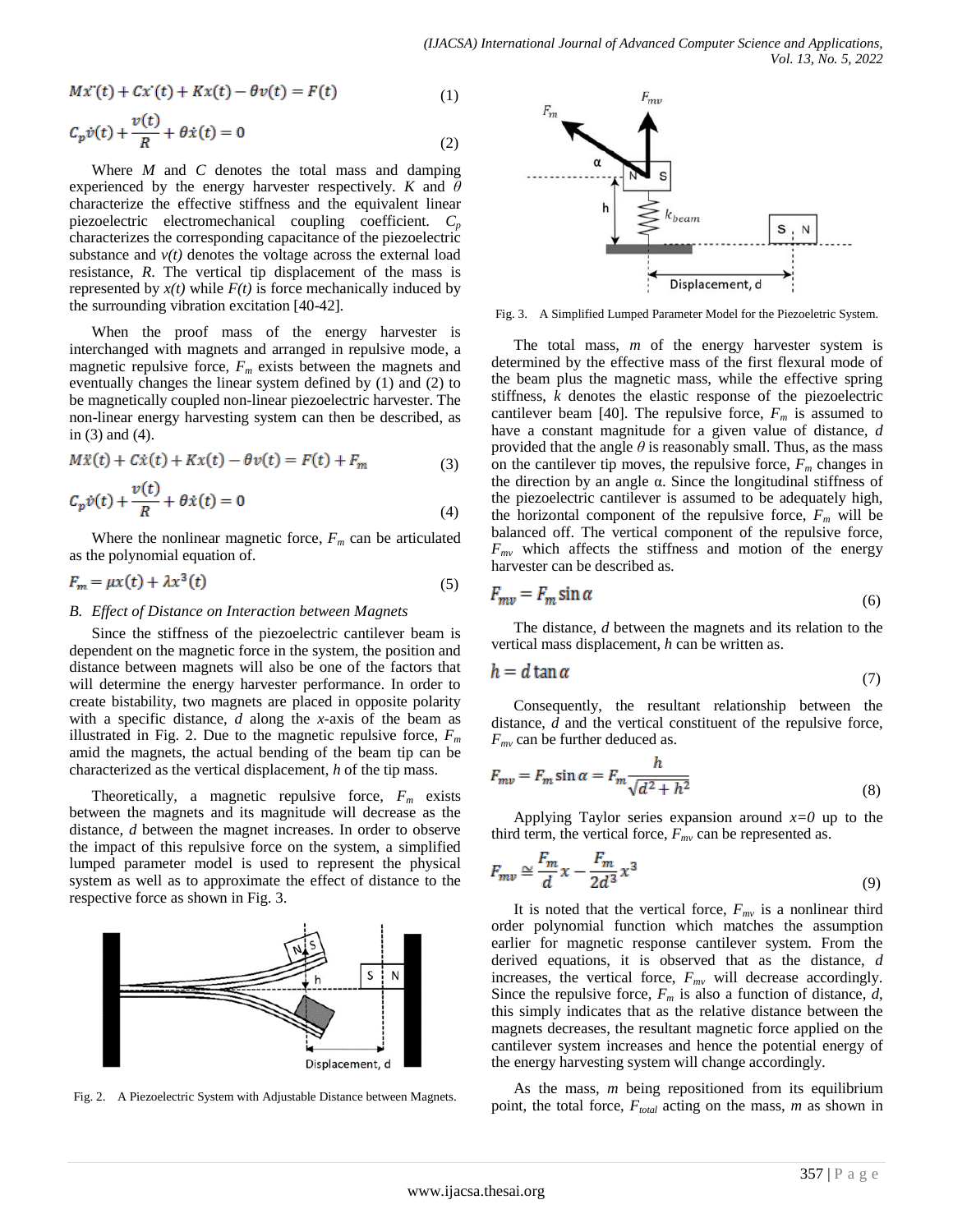Fig.3 will be the summation of the spring restoring force,  $F_s$ and the counter-restoring vertical force,  $F_{mv}$  that is described as.

$$
F_{total} = F_s + F_{mv} = -k_{beam}x + \frac{F_m}{d}x - \frac{F_m}{2d^3}x^3
$$
 (10)

The potential energy,  $E(x)$  of the energy harvesting system is then deduced as.

$$
E(x) = -\int F_{total} dx = \frac{1}{2} \left( k_{beam} - \frac{F_m}{d} \right) x^2 + \frac{F_m}{8d^3} x^4 \tag{11}
$$

As the distance between the magnets increases, it is perceived that the repulsive magnetic force,  $F_m$  will also be reduced significantly and when it decreases until zero, the energy harvesting system will become a linear system. Fig. 4 shows the graph for potential energy,  $E(x)$  of the energy harvesting system for diverse values of repulsive magnetic force per distance.

When the repulsive magnetic force per distance is less than or equal to the cantilever beam stiffness, *kbeam*, the potential energy,  $E(x)$  of the energy harvester will have only one stable equilibrium position at its origin. In this circumstance, the system is said to be working under monostable condition and is still characterized under linear system. As the repulsive magnetic force per distance increases and exceeds the cantilever beam stiffness,  $k_{beam}$ , the potential energy,  $E(x)$  will exhibit a bistable behavior whereby a symmetric double well with an unstable equilibrium position at the origin and two stable equilibrium positions exist within the energy harvester. When the system is working under bistable condition, the cantilever beam will oscillate within the stable equilibrium positions in each energy well as it will interchange from one equilibrium state to another when the external vibration energy is sufficiently high.



Fig. 4. Potential Energy, E(x) for Monostable and Bistable Conditions.

The change in the potential energy of the cantilever beam basically results in a monostable or bistable characteristics in the energy harvesting system allowing the system to work differently based on the diverse requirements in the vibration environment. If the system is working under bistable behavior, the cantilever beam is able to switch between two equilibrium states, thus expanding the possibility of harvesting energy in a wider spectrum of vibrational frequency. Therefore, in order to achieve bistability in the system, the distance between the magnets should be sufficiently low enough to achieve the condition where the repulsive magnetic force per distance exceeds the stiffness of the cantilever beam, *kbeam*.

#### *C. Effect of Magnetic Stiffness on Resonance Frequency*

For a linear piezoelectric harvester with effective mass, m, the resonant frequency of the linear energy harvesting system can be described as.

$$
\omega_{beam} = \sqrt{\frac{k_{beam}}{m}}
$$
 (12)

When the tip mass is replaced with a magnet and the energy harvesting system is deliberated as presented in Fig. 1, the resultant magnetic force will vary the stiffness of the cantilever beam,  $k_{\text{beam}}$  resulting in a change of resonance frequency. Consequently, the resonance frequency of the energy harvester will now be dependent on the stiffness linked to the magnetic force as well as the rigidity of the cantilever beam. The effective stiffness and the weight of the magnet will essentially determine the resonant frequency of the energy harvesting system. In order to parametrically model the influence of the magnetic strength and spectrum on the stiffness of the cantilever beam, a lumped parameter model was proposed to characterize the nonlinear system.

Fig. 5 illustrates the lumped parameter model of the nonlinear energy harvesting system as a consequence of additional stiffness acquaint with the repulsive magnetic force. The resultant force contributed by the repulsive magnetic force is demonstrated as a variable spring where the stiffness of the spring is subjected to the variation of the magnetic force with respect to the relative distance between both of the magnets.

As a result, the total effective stiffness and its resonant frequency of the energy harvester can be further deduced as

$$
K_{eff} = K_{beam} + K_{magnet} \tag{13}
$$

$$
\rho_{eff} = \sqrt{\frac{K_{eff}}{m_{eff}}} \tag{14}
$$



Fig. 5. Lumped Parameter Model for Nonlinear Energy Harvesting System.

 $\alpha$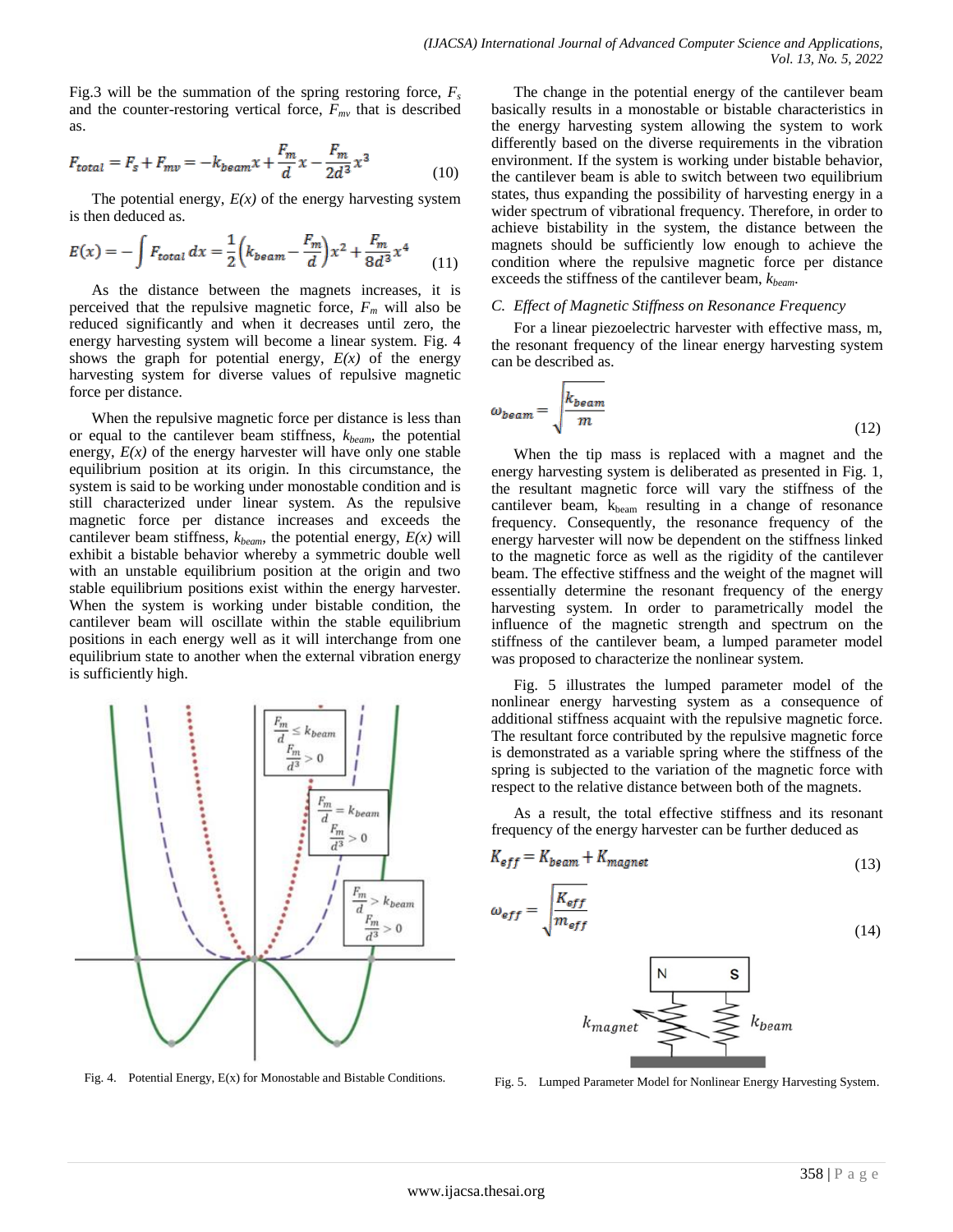Theoretically, as the magnetic force on the beam increases, the stress/strain imposed on the cantilever beam will also increase accordingly. Consequently, the resonance frequency will also change depending on the attractive or repulsive mode of the magnets and the resultant stiffness at the mass tip of the cantilever. It should be noted that stress induced by the magnets should not be larger than the yield stress of the beam for repulsive magnetic mode. By deducing the equations, one can tune the desired resonant frequency,  $\omega_{\text{tuned}}$  from the original beam frequency,  $\omega_{\text{beam}}$  of the energy harvester by determining the appropriate magnetic stiffness using the equation.

$$
K_{magnet} = m_{eff} \omega_{tuned}^2 - K_{beam} = m_{eff} (\omega_{tuned}^2 - \omega_{beam}^2) \quad (15)
$$

#### III. RESULT AND DISCUSSION

#### *A. Design of Experiment*

To assess the feasibility of the nonlinear energy harvester, a prototype of the system was built and verified in the laboratory. Fig. 6 shows the apparatus and design of the experimental structure for the energy harvesting system. The vibration shaker was used to produce the controllable vibration base excitation to the whole system throughout the experiment. A piezoelectric strip with dimensions of  $1.25 \times 0.5 \times 0.02$  inch, weighing 1.372 gram was used as the cantilever beam in the system. Fig. 7 illustrates the dimension of the piezoelectric cantilever applied throughout the experiment. A permanent magnet weighing 0.75 gram was secured at the free end tip of the cantilever beam while another magnet with opposing polarity was fixed on an external stationary structure with the purpose to adjust the distance between the magnets. The magnets were arranged in repulsive mode and were displaced in the direction of *x*-axis.

The empirical study of the bistable energy harvesting system was divided into two classifications. The initial part of the experiment comprises of analysis on the effect of the spacing displacement, *d* between two of the repulsive magnets on the resonant frequency of the system. In the subsequent experiment, the performance in terms of voltage output of the piezoelectric energy harvester was further examined according to the variety of the relative distance between the two repulsive magnets. Through the variation of distance between the magnetic mass, the stiffness of the cantilever beam can be regulated to obtain the desired frequency range. As the relative displacement between both of the repulsive magnets decreases, the stationary location of the cantilever beam changes accordingly. The variation of stationary point is reliant on the extent of hardening influence on the piezoelectric cantilever as the relative displacement between the two repulsive magnets changes.

Furthermore, as discussed in the previous sections, both of these experiments were done under two different circumstances scenarios. One of the scenarios involves pairing of the static magnetic mass under stationary condition while another scenario involves pairing of the static magnetic mass under similar vibration source, as depicted in Fig. 1. The frequency response curve for both scenarios was investigated respectively. The impact of spacing displacement on the magnetic force that affects the bistability of the energy harvesting system was also observed accordingly.



Fig. 6. Design of Experiment Apparatus of the Piezoelectric Energy Harvester.



Fig. 7. Dimension of the Piezoelectric Cantilever Beam (a) Top View (b) Side View.



Fig. 8. Top View of Experiment Apparatus of the Piezoelectric Energy Harvester with Displacement in x-axis.

Fig. 8 illustrates the top view of the apparatus setup with horizontal spacing displacement in *x*-axis between the two magnets. For this setup, the energy harvester involves pairing of the static magnetic mass under stationary condition. During the experiment, the static magnet was adjusted and move away from the piezoelectric cantilever beam to observe the impact of magnetic force on the system. The spacing displacement between the magnets was measured from the center of the respective repulsive magnets.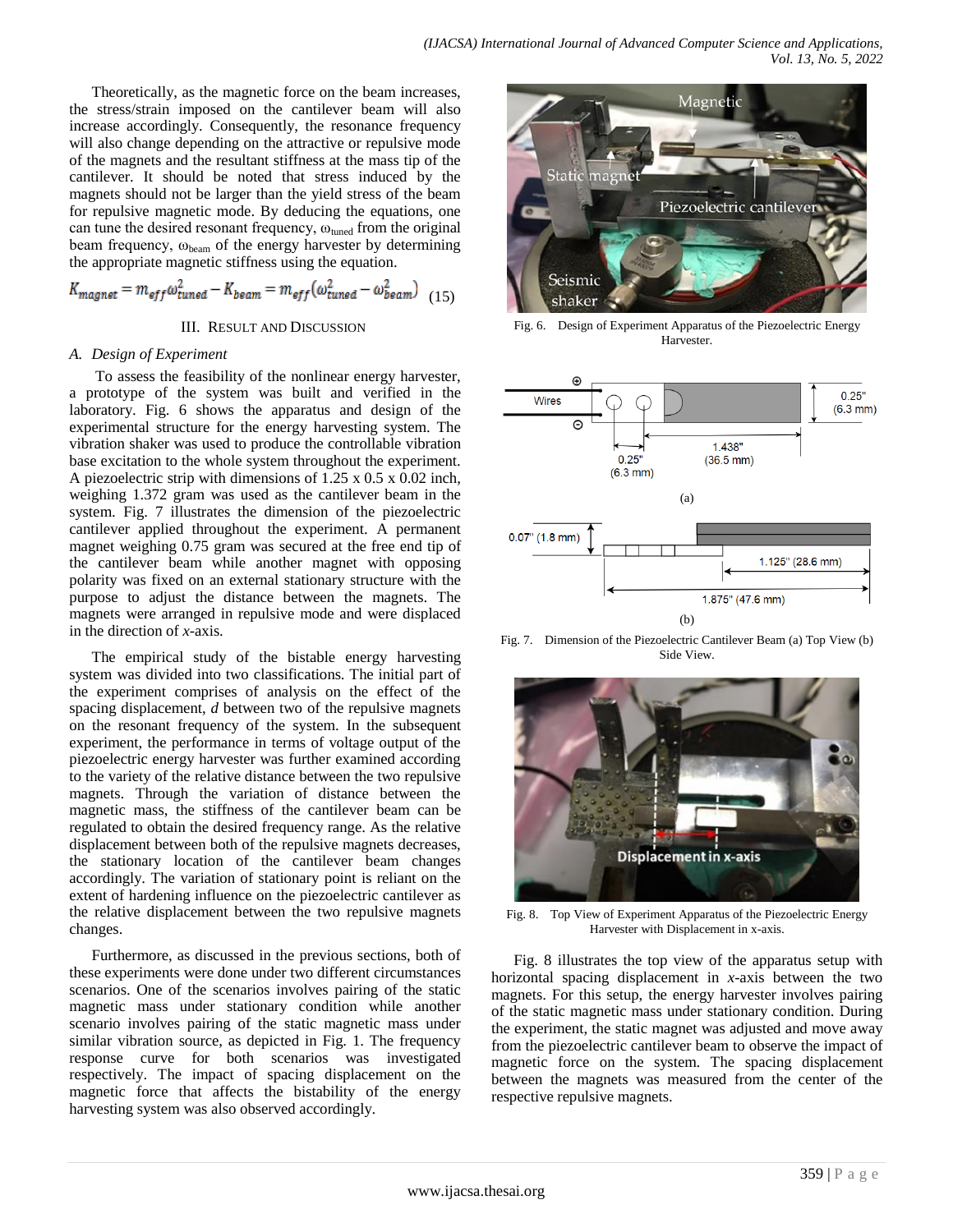#### *B. Effect of Spacing Displacement on Resonant Frequency*

An analysis on the effect of applying magnetic forces in the adjustment of the resonance frequency of the energy harvesting system has been investigated as follows. In the first part of the experiment, the fixed magnet is placed under stationary condition to observe the influence on the resonant frequency of the energy harvester as presented in Fig. 1(a). The static magnet is then displaced along the *x*-axis, making sure there is no displacement in the *y*-axis and *z*-axis between the two repulsive magnets in the system. The deviations of the resonant frequency as a function of spacing distance for PSM system is then plotted as presented in Fig. 9(a). Based on the observation, as the magnets were moved closer to each other from large distances, the system tends to behave as monostable linear system with decreasing resonance frequency until it reaches the condition where the repulsive magnetic force per distance, exceeds the stiffness of the cantilever beam, *kbeam*. Subsequent to this condition, when the magnets are pushed further and are sufficiently close, the resonant frequency tend to increase drastically creating bistability condition for the system. In this circumstance, the system has the ability to interchange between two equilibrium states and the fluctuation of the tip displacement can surge substantially if the base excitation level is increased sufficiently.

Further analysis on the PSM system results shows that for spacing displacement above 8 mm as in region IV, the resonant frequency of the energy harvesting system tends to stabilize, indicating the waning of repulsive force by the magnets. As the relative displacement between the magnets decreases, the resonant frequency of the system seems to decrease accordingly, as shown in region III. It is also observed that for displacement ranges between 3 mm and 4 mm (region II), there is a sharp decrease of resonant frequency up to its minimum frequency of 114 Hz. It is then followed by a sharp increase of resonant frequency (region I) as we decrease the spacing displacement, placing the magnets into stronger repulsive mode. As the strength of the repulsive magnet force increases, the piezoelectric cantilever beam responded accordingly through the change in its static position and bending effect, subsequently triggering a drastic adjustment in the resonant frequency response. At this point, the energy harvester will be working under bistable condition. Thus, the resultant analysis displays that in order to ensure that the energy harvesting system is working under bistable mode; the minimum requirement for the distance between the repulsive magnets is less than 3 mm.

In the second part of the experiment, the fixed magnet is placed under the same vibration source as the piezoelectric cantilever beam to observe the effect on its resonant frequency as demonstrated in Fig. 1(b). Fig. 9(b) illustrates the variations of the resonant frequency when the spacing distance between two magnets is altered accordingly under the common vibration source for PVM system. It is observed that a similar pattern of resonant frequency is obtained in comparison with the PSM system. However, the change of resonant frequency may not be as abrupt compared to the static magnetic mass under stationary condition. Based on the analysis, the resonant frequency of the system stabilizes as the distance between both magnets increases above 6mm, as shown in region III. As we move the magnets to closer to each other, the resonant frequency of the PVM system decreases gradually for distances between 4 mm to 6 mm (region II). In this setup, the energy harvesting system began to function as a bistable system for magnetic distances below 4 mm (Region I).

For the significance of this investigation, it is perceived that the repulsive influence between the magnets tend to stabilize only at displacement beyond 6 mm for the energy harvesting system. For relatively smaller distance of the spacing displacement, the increase of hardening influence between the magnets causes further bending effect on the cantilever and thus creates bistability of the resonant frequency in the system. In comparison between both of the systems, the PVM system seems to provide more feasible design for the energy harvester and it was able to achieve its bistablility mode for larger threshold distance between magnets. This proves that the design of the nonlinear energy harvester should include the effect of vibration source on both the piezoelectric cantilever beam as well as the fixed magnet on the external structure.



Fig. 9. Resonant Frequency of the Energy Harvester for different the Spacing Displacement, d for Static Magnetic Mass under (a) PSM (b) PVM.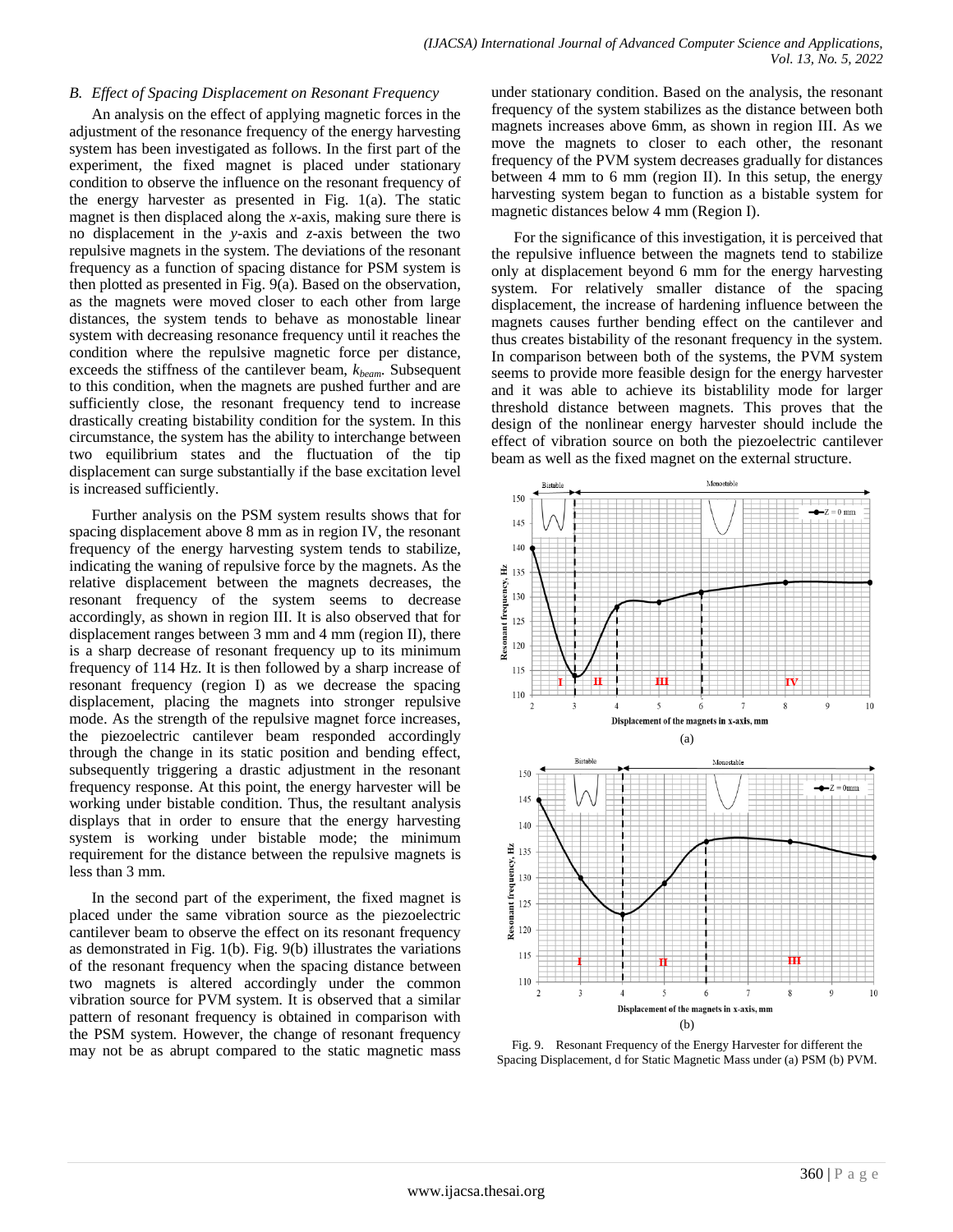Furthermore, the resultant graph for both experiments are also consistent with the theoretical expectations, endorsing that the cantilever beam leaps between two stable states for sufficiently close magnetic distance and adequate base excitation as demonstrated in Fig. 4. This change in resonance frequency due to the spacing displacement of the magnets was also found to have similar pattern as other researchers' work [43, 44]. However, in comparison with the other researchers' work, it was found that the addition of vibration source on the external magnet increases the region of bistability for the energy harvester. The resonance frequency of piezoelectric cantilever for the energy harvester with same vibration source also increases in comparison with the stationary magnet due to the impact of vibration on the coupling between the magnets.

These findings are substantially vital during the design considerations for vibration energy harvester and notable for researchers in this field of research.

#### *C. Effect of Spacing Displacement on Output Voltage*

A similar setup as presented in Fig. 1 was applied to measure and verify the performance of the nonlinear energy harvester in terms of open-circuit output voltage. The energy harvester was excited by a controllable vibration shaker with mechanical vibrations and placed accordingly using both scenarios as discussed in Section II. The excitation level of the shaker is set sufficiently low to prevent initiation of bistable mode as the distance between the magnets becomes substantially close. Consequently, the energy harvester was held to oscillate at only one interwell equilibrium state throughout the experiment. The function generator and amplifier was used to regulate the vibration shaker in tuning the resonance frequency for each cantilever beams. The output electrical responses were observed using the oscilloscope and its frequency response curve are plotted accordingly.

The resultant graph will also include the voltage output of the linear system with proof mass for comparison purposes. Fig. 10 illustrates the frequency response output of the opencircuit root mean square (rms) voltage generated by the energy harvester for a variation of relative displacement between the magnets for the PSM and PVM system. The differences in the output voltage were compared to observe the impact of magnetic force and location of vibration source on the cantilever beam. Based on our observation, the results showed that the relative displacement between the two magnets significantly affects the level of the harvested voltage. It is also eminent that the positioning of the vibration source on the piezoelectric cantilever and/or permanent magnets impacts the frequency response curves especially in terms broadening the frequency range of the energy harvester.

Fig. 10 shows that the relative distance between the two magnets significantly affects the level of the harvested voltage. It is also observed that by changing the relative displacement, the energy harvesting system has the competence to harvest vibrational energy in a wider spectrum of operating frequency. For the spacing displacement of *d=2mm* as presented in Fig. 10(a) and Fig. 10(b), since the magnets were placed essentially close to each other, both of the PSM and PVM systems are now under bistable conditions. At this point, the magnetic field strength applied on the system was very high and the nonlinear characteristics will be substantially visible as the excitation level of the vibration source increases. However, the effect of magnet on the piezoelectric cantilever causes the output voltage to drop significantly lower than its other counterparts. The resultant bandwidth for both of the system is also lower and does not provide a good model for broadband energy harvesting.

For the spacing displacement of d=3mm as shown in Fig. 10(a), the PSM system was operating at its lowest resonance frequency as discussed in the previous section. In this case, both PSM and PVM systems are still operating in bistable conditions. However, the PSM system tends to exhibit broader frequency range as compared to the linear system and its other counterparts. Similarly, at the spacing displacement of d=4mm for PVM system as shown in Fig. 10(b), where PVM was also operating at its lowest resonance frequency, the output voltage and its bandwidth are significantly higher than its counterparts of different spacing distances. In other words, in designing a bistable system, the optimal spacing distance to be chosen is when the resonant frequency of the cantilever beam is at its lowest point. The magnets were displaced further at spacing distance of 5 mm and above. The frequency response curves in Fig. 10(a) show that the output voltage of the PSM system decreases and remain fluctuating around the similar output voltage accordingly. Similarly, at Fig. 10(b), the output voltage remains constantly the same for spacing distance of 6mm and above.





Fig. 10. Output Voltage of the Energy Harvester for different the Spacing Displacement, d for Static Magnetic Mass under (a) PSM (b) PVM.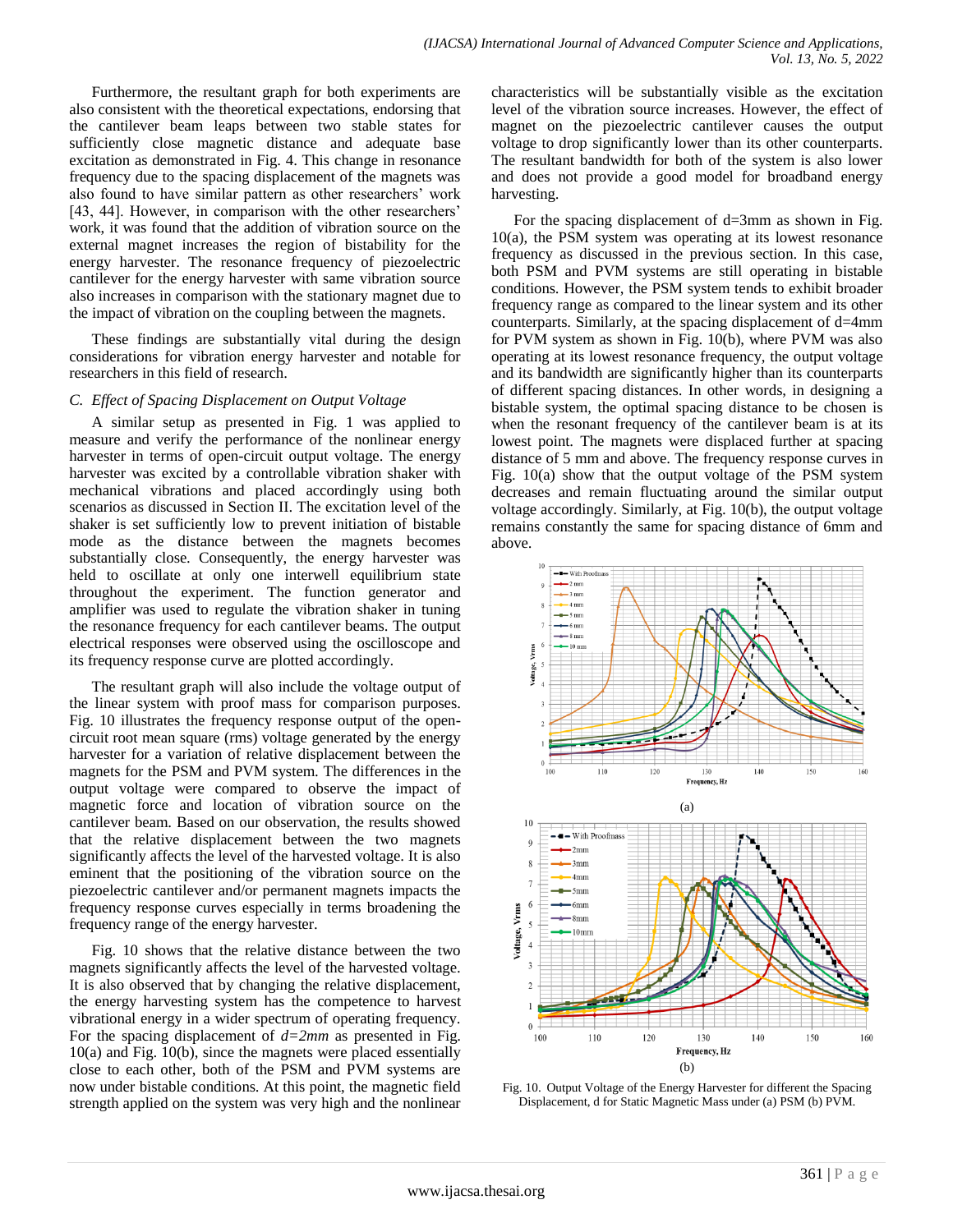These outputs indicate that both the PSM and PVM system were not affected significantly by the repulsive force of the magnets and thus regardless of the position of the vibration source, both system exhibits similar frequency response curve. However, it is noticeable that the output voltage for both PSM and PVM system is slightly lower in comparison with the linear system with proof mass and yet it has similar spectrum of frequency range in the frequency response curves.

As can be perceived from the experimental figures, with the decrease of spacing distance between the magnets, the impact of magnetic force intensifies and thus increases the hardening response of the piezoelectric cantilever. This notion of experiment indicated the ability of the energy harvesting system to shift from linear to nonlinear system gradually using permanent magnets. The results also showed that the position of vibration source affects the resonance frequency as well as the operating frequency of the energy harvesting system. Note that as the spacing distance was decreased to its minimal length, the frequency response did not provide the best bandwidth for PVM system. This indicates that as the magnetic force increases, the increased hardening response in the piezoelectric cantilever can cause reduction in bandwidth and eventually may not provide the widest possible range of operating frequency to harvest the vibrational energy. Thus, it is essential to note that the relative distance between two repulsive magnets as well as the positioning of vibration source can directly affect the resonant frequency and the operational range of frequency spectrum of the energy harvester.

## IV. CONCLUSION

In this paper, the concept of bistable piezoelectric energy harvesting system by exploiting the effect of magnetic force was presented. Detailed investigation on the effect of the horizontal spacing distance between two magnets of repulsive mode in a piezoelectric energy harvester has also been deliberated. The impact of positioning the vibration source on either the piezoelectric cantilever beam only or both the piezoelectric cantilever beam and external magnets was compared in terms of resonance frequency and bandwidth of the operating frequency for broadband energy harvesting. It is shown that the model is feasible and applicable in harvesting energy in a wider band of frequency spectrum from ambient mechanical vibrations. Likewise, it is also established that the fundamental resonant frequency of the cantilever beam has significant dependence on the variations of relative distance between the magnets as well as the positioning of vibration source on the external magnets.

This paper shows that the piezoelectric energy harvester can be envisioned to accomplish wideband frequency energy harvesting by selecting the optimal spacing distance between two repulsive magnets. Alteration of spacing displacement can also be used to adjust the resonant frequency of the harvester for matching of surroundings excitation frequency in the environment.

# V. FUTURE WORK

As a continuation of this research, further work on the impact of different sizes and locations of the magnets on the cantilever beam can be considered. The size of the magnets may impart a different magnetic force towards the stress and strain of the cantilever beams and is therefore noteworthy for future work considerations. Furthermore, multiple piezoelectric beams with magnets and different configurations can also be worked upon for further considerations in increasing the bandwidth of the vibration energy harvesting system.

#### ACKNOWLEDGMENT

The authors would like to express gratitude and sincere appreciation to the Ministry of Higher Education of Malaysia for the financial support through Fundamental Research Grant Scheme (FRGS/1/2020/TK0/MMU/03/13). The authors would also like to acknowledge the Faculty of Engineering and Technology, Multimedia University and Faculty of Electronic and Computer Engineering, Universiti Teknikal Malaysia Melaka for the support given in conducting this research.

#### **REFERENCES**

- [1] J. Kim, A. S. Campbell, B. E. F. de Ávila, and J. Wang, "Wearable biosensors for healthcare monitoring," Nat. Biotechnol., vol. 37, no. 4, pp. 389-406, April 2019. [https://doi.org/10.1038/s41587-019-0045-y.](https://doi.org/10.1038/s41587-019-0045-y)
- [2] A. E. Akin-Ponnle and N. B. Carvalho, "Energy Harvesting Mechanisms in a Smart City-A Review," Smart Cities, vol. 4, no. 2, pp. 476-498, April 2021. [https://doi.org/10.3390/smartcities4020025.](https://doi.org/10.3390/smartcities4020025)
- [3] J. Curry and N. Harris, "Powering the environmental Internet of Things,‖ Sensors, vol. 19, no. 8, pp.1940, April 2019. [https://doi.org/10.3390/s19081940.](https://doi.org/10.3390/s19081940)
- [4] A.A.A. Zayed, S.F.M. Assal, K. Nakano, T. Kaizuka, and A.M.R. Fath El-Bab, "Design Procedure and Experimental Verification of a Broadband Quad-Stable 2-DOF Vibration Energy Harvester," Sensors, vol. 19, pp. 2893, 2019. [https://doi.org/10.3390/s19132893.](https://doi.org/10.3390/s19132893)
- [5] A. Kumar, S.F. Ali, and A. Arockiarajan, "Exploring the benefits of an asymmetric monostable potential function in broadband vibration energy harvesting," Appl. Phys. Lett., vol. 112, pp. 233901, 2018. [https://doi.org/10.1063/1.5037733.](https://doi.org/10.1063/1.5037733)
- [6] M.G. Kang, W.S. Jung, C.Y. Kang, and S.J. Yoon, "Recent Progress on PZT Based Piezoelectric Energy Harvesting Technologies," Actuators, vol. 5, no. 1, pp. 5, 2016. [https://doi.org/10.3390/act5010005.](https://doi.org/10.3390/act5010005)
- [7] K. Li, X. He, X. Wang, and S. Jiang, "A Nonlinear Electromagnetic Energy Harvesting System for Self-Powered Wireless Sensor Nodes," J. Sens. Actuator Netw., vol. 8, pp. 18, 2019. [https://doi.org/10.3390/jsan8010018.](https://doi.org/10.3390/jsan8010018)
- [8] S. Mohammadi and A. Esfandiari, "Magnetostrictive vibration energy harvesting using strain energy method," Energy, vol. 81, pp. 519-525, 2015. [https://doi.org/10.1016/j.energy.2014.12.065.](https://doi.org/10.1016/j.energy.2014.12.065)
- [9] S. Priya, H. Song, Y. Zhou, R. Varghese, A. Chopra, S. Kim, I. Kanno, L. Wu, D. Ha, J. Ryu, and R. Polcawich, "A Review on Piezoelectric Energy Harvesting: Materials, Methods, and Circuits," Energy Harvest. Syst., vol. 4, pp. 3-39, 2017. [https://doi.org/10.1515/ehs-2016-0028.](https://doi.org/10.1515/ehs-2016-0028)
- [10] G. Scarselli, F. Nicassio, F. Pinto, F. Ciampa, O. Iervolino, and M. Meo, "A novel bistable energy harvesting concept," Smart Mater Struct., vol. 25, pp. 055001, 2016. [https://doi.org/10.1088/0964-1726/25/5/055001.](https://doi.org/10.1088/0964-1726/25/5/055001)
- [11] S.E. Jo, M.S. Kim, and K.J. Kim, "A resonant frequency switching scheme of a cantilever based on polyvinylidene fluoride for vibration energy harvesting," Smart Mater Struct., vol. 21, pp. 015007, 2011. [https://doi.org/10.1088/0964-1726/21/1/015007.](https://doi.org/10.1088/0964-1726/21/1/015007)
- [12] A. H. Alameh, M. Gratuze, and F. Nabki, "Impact of geometry on the performance of cantilever-based piezoelectric vibration energy harvesters," IEEE Sens. J., vol. 19, pp. 10316-10326, 2019. [https://doi.org/10.1109/JSEN.2019.2932341.](https://doi.org/10.1109/JSEN.2019.2932341)
- [13] A. Hajati and S.G. Kim, "Ultra-wide bandwidth piezoelectric energy harvesting," Appl. Phys. Lett., vol. 99, pp. 083105, 2011. [https://doi.org/10.1063/1.3629551.](https://doi.org/10.1063/1.3629551)
- [14] S. Zhou, W. Chen, M.H. Malakooti, J. Cao, and D.J. Inman, "Design and modeling of a flexible longitudinal zigzag structure for enhanced